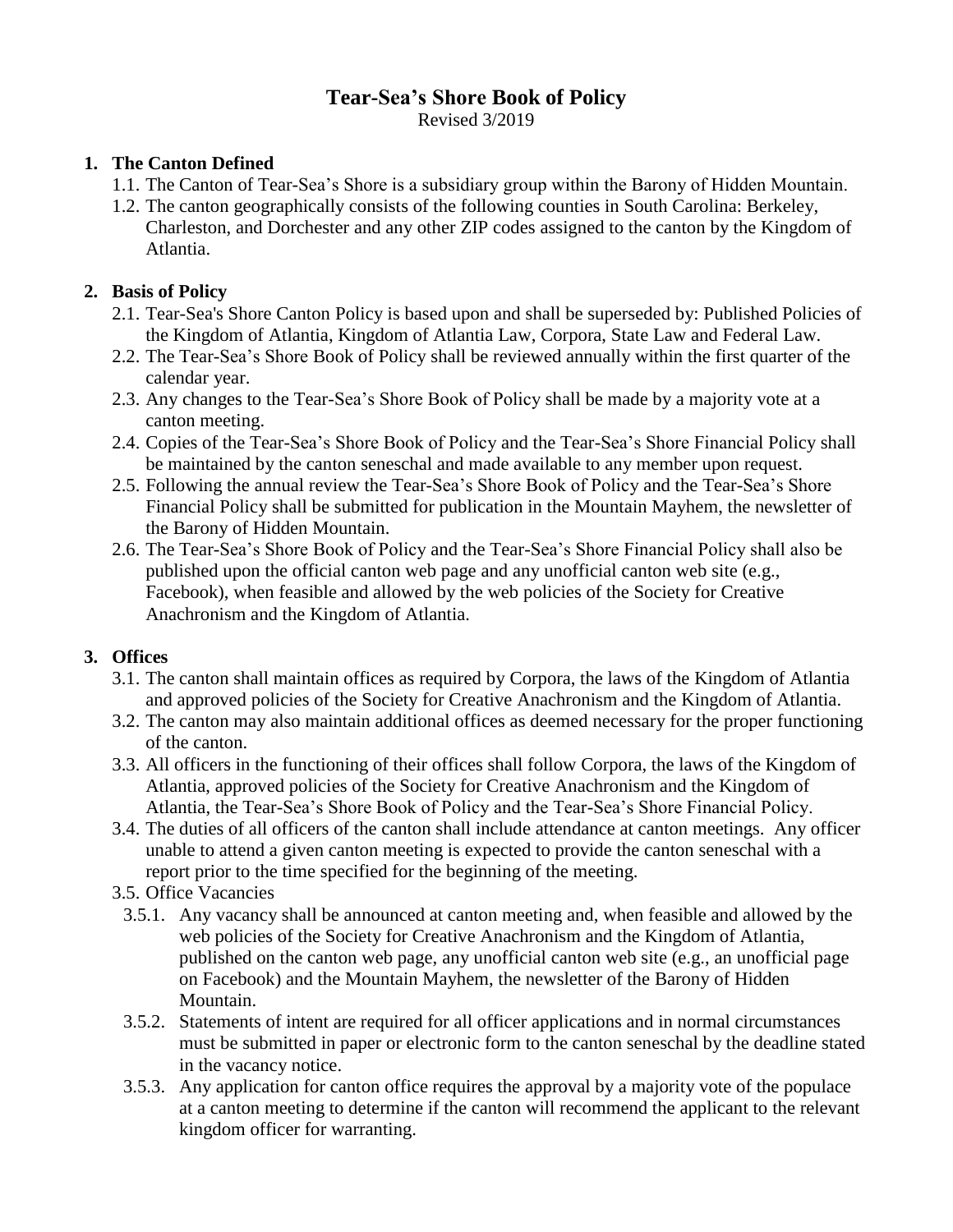- 3.5.3.1. If no warrant by a kingdom officer is required, the applicant may enter into office immediately upon approval by a majority vote of the populace at a canton meeting.
- 3.5.4. Once a new officer has been warranted or otherwise entered into office, the outgoing officer will surrender all files, material and equipment pertaining to their office to either the seneschal or the incoming officer as soon as possible.

#### 3.6. Emergency Office Vacancies

- 3.6.1. If an office suddenly becomes vacant, the outgoing officer's primary (or "drop dead") deputy may temporarily assume the duties of the office at the discretion of the canton seneschal until the office may be permanently filled.
- 3.6.2. If there is no deputy willing and able to assume the duties of the office, then the canton seneschal must fulfill any responsibilities of the office, including filing of any required reports until the office may be permanently filled
- 3.7. Removal of Officers
	- 3.7.1. After a majority vote of the populace at a canton meeting any officer who fails to attend two consecutive canton meetings without providing a report for those meetings may be recommended by the canton seneschal to the relevant kingdom officer for removal from office.
	- 3.7.2. Any officer not in compliance with Corpora, the laws of the Kingdom of Atlantia, approved policies of the Society for Creative Anachronism and the Kingdom of Atlantia, the Tear-Sea's Shore Book of Policy and the Tear-Sea's Shore Financial Policy may be recommended by the seneschal to the relevant kingdom officer for removal from office on an emergency basis without a majority vote of the populace.
		- 3.7.2.1. Any such emergency recommendation for removal from office should be preceded by strenuous efforts by the canton seneschal to contact the officer for explanation and/or remediation of the compliance failures.
		- 3.7.2.2. Documentation of such efforts should be included in the recommendation to the kingdom officer and in the canton seneschal's quarterly report and permanent records.

## **4. Meetings**

- 4.1. Times and locations for canton meetings must, when possible, be decided by a vote of the populace at a canton meeting.
- 4.2. No more than two months may elapse between any two canton meetings.
	- 4.2.1. The times and locations of canton meetings should be established as far in advance as possible. Ideally, a schedule of canton meetings should be established for six months in advance to facilitate planning for members of the canton.
- 4.3. The times and locations of all canton meetings must be published, when feasible and allowed by the web policies of the Society for Creative Anachronism and the Kingdom of Atlantia, the canton web page, any unofficial canton web site (e.g., an unofficial page on Facebook) and the Mountain Mayhem, the newsletter of the Barony of Hidden Mountain.
- 4.4. Emergency changes to the time and/or location of a canton meeting may be made by the canton seneschal in consultation with other canton officers.
	- 4.4.1. Any change to the time and/or location of a previously scheduled canton meeting must be published, when feasible and allowed by the web policies of the Society for Creative Anachronism and the Kingdom of Atlantia, on the canton web page, any unofficial canton web site (e.g., an unofficial page on Facebook) and the Mountain Mayhem, the newsletter of the Barony of Hidden Mountain.